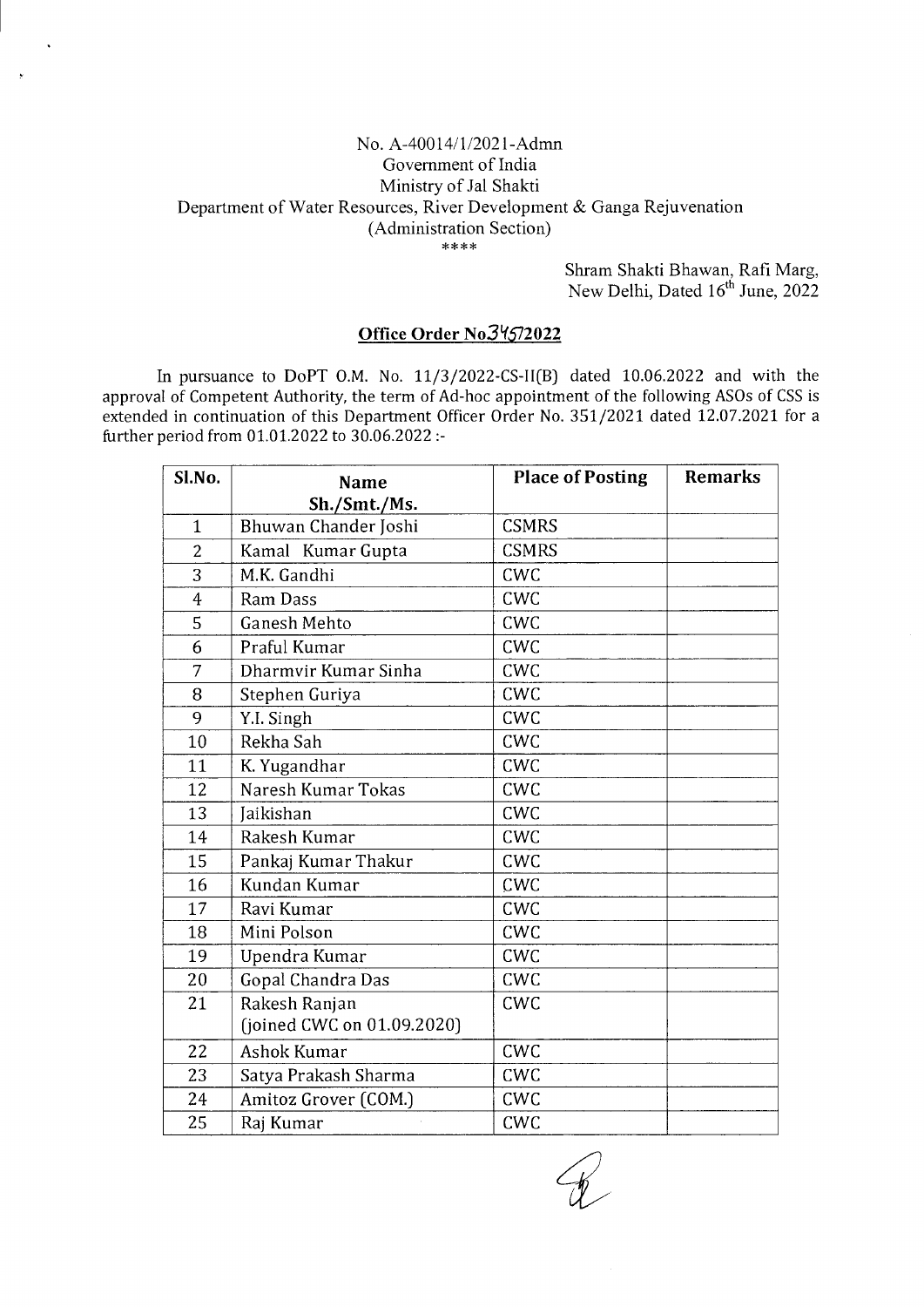| 26 | Shanti Sahay           | <b>CWC</b>         |
|----|------------------------|--------------------|
| 27 | Sunita                 | <b>CWC</b>         |
| 28 | Meghlal Mandal         | <b>CWC</b>         |
| 29 | Vinit Kumar Upadhyay   | <b>CWC</b>         |
| 30 | NasirIqbal             | <b>CWC</b>         |
| 31 | Ravinder Nath Verma    | <b>CWC</b>         |
| 32 | Balmukund Swaroop      | <b>CWC</b>         |
| 33 | Reeta Passi            | <b>CWC</b>         |
| 34 | Surjeet Singh (COM.)   | CWC                |
| 35 | Karuna Bachani         | <b>CWC</b>         |
| 36 | P. Vijay Kumar         | <b>CWC</b>         |
| 37 | I. Sriniwasa Rao       | <b>CWC</b>         |
| 38 | A. Vijay Kumar         | <b>CWC</b>         |
| 39 | Zeena J Mundackal      | <b>CWC</b>         |
| 40 | Vinod Kumar            | <b>CWC</b>         |
| 41 | Maney Kishore          | <b>CWC</b>         |
| 42 | Sanjay R. Nipanae      | CW <sub>C</sub>    |
| 43 | Laxmi D. Nimje         | <b>CWC</b>         |
| 44 | Teresa Nungchim        | <b>CWC</b>         |
| 45 | Siddhartha Sarkar      | <b>CWC</b>         |
| 46 | Sandeep Kaviraj        | Department (Sectt) |
| 47 | Pratyusha Kumar Mishra | Department (Sectt) |
| 48 | Md. Sarwar Alam        | Department (Sectt) |
| 49 | Sanjit Kumar Jha       | Department (Sectt) |
| 50 | Surender Kumar         | Department (Sectt) |
| 51 | Suraj Kumar            | Department (Sectt) |
| 52 | Rakesh Kumar           | Department (Sectt) |
| 53 | Chaturbhuj             | Department (Sectt) |
| 54 | Mukesh Kumar           | Department (Sectt) |
| 55 | Manoj Aswal            | Department (Sectt) |
| 56 | Madan Kumar Jha        | Department (Sectt) |
| 57 | Raj Kumar Mishra       | Department (Sectt) |
| 58 | Anand Singh Kuwarbi    | Department (Sectt) |
| 59 | Dhanvati Devi          | Department (Sectt) |
| 60 | Poonam Narayan         | Department (Sectt) |
| 61 | Arvind Kumar Ojha      | Department (Sectt) |
| 62 | Shailendra Kumar       | Department (Sectt) |
| 63 | Radhe Krishan          | Department (Sectt) |
| 64 | Sanjit Kumar Verma     | Department (Sectt) |
| 65 | Pawan Kumar            | Department (Sectt) |
| 66 | Rajesh Kumar Saini     | Department (Sectt) |
| 67 | Kumar Malay            | Department (Sectt) |

 $\mathscr{R}$ 

 $\hat{\mathbf{v}}$